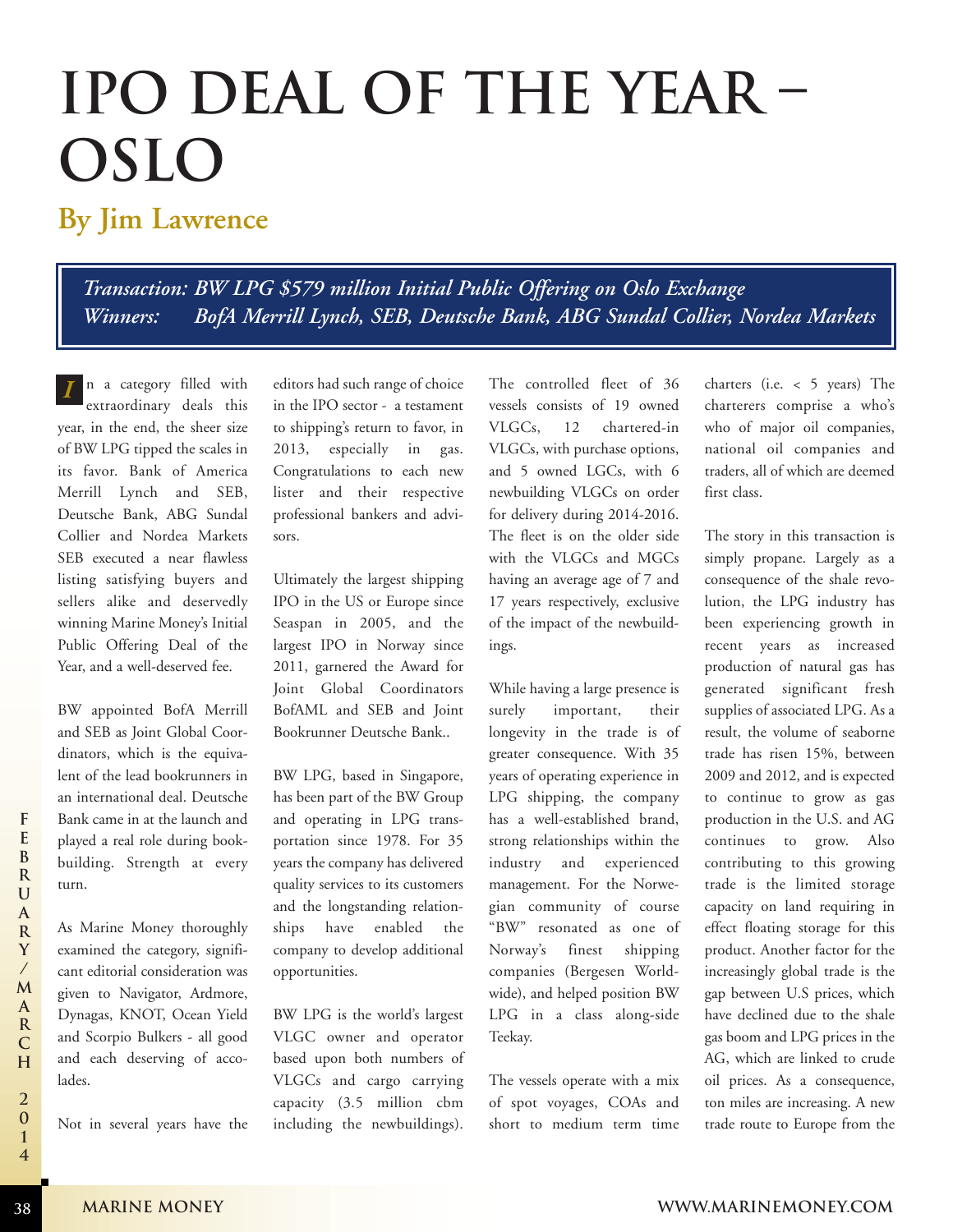U.S. Gulf has supplanted volumes originally sourced from the AG, which are now primarily directed eastward, while a new long-haul trade has evolved with cargo movements on VLGCs from the U.S. moving to Asia, reflecting the price differential and the low cost of transport.

It was an impressive story from a well-regarded company that BofAML and SEB took on the road. The deal was covered on the first day of book building and priced, comfortably oversubscribed, in the top half of the price range. Long-only funds accounted for 55 percent of the book. The high quality investor group was comprised predominantly of oil and gas

investors with only a handful of shipping investors taking part. The story is shale, shale and more shale and specifically how to play U.S. propane production. Investors saw this as a derivative play on the theme. In addition, as a consequence of size, liquidity and float were sufficiently large to attract large institutions.

In the two months since listing, the stock is up 50% percent. BofAML and SEB, Deutsche Bank, ABG Sundal Collier and Nordea Markets must be congratulated for a seamless execution of the cross-border transaction.

This is partly how we reviewed the transaction in November at the time of listing:

"The success of a transaction is determined by its inputs. In the case of the global IPO of BW LPG Limited, the combination of VLGCs and the placement in Oslo left Norwegian investors saying "we're lovin' it" as the underwriters covered the book within the range on the full deal on the first day. And they only came to America this week, suggesting things could only get better. And they did.

In the initial prospectus, the company expected to offer up to 67,700,457 common shares consisting of a primary offering of up to 41,555,500 shares and a secondary offering by shareholder, BW Group, the proceeds of which would benefit the selling shareholder. Despite the love, the sale of secondary shares left a small cloud of uncertainty, as investors wondered if it is such a good deal, why is the main shareholder selling? Nevertheless, this had little impact on interest. The initial pricing range was NOK 40 to NOK 50 per share. Although there are many moving parts, the company's goal was to raise \$280 million in primary proceeds with the amount of the secondary offering to be quantified according to whether BW Group wants to sell down to a 45% or 50% holding. Subsequently, given the strong interest, the company tightened the pricing



Founded in 1994, Tiger Group Investments ("Tiger") is a private investment firm focused on the shipping & oilfield services industries. Tiger has a highly experienced team of investment professionals, with material relationships and expertise with an emphasis on Asia, and China in particular.



1401 Jardine House, 1 Connaught Place, Central, Hong Kong Tel: +852 2160 5100 E-mail: reception@tigergroup.hk Website: www.tigergroup.hk

**39**